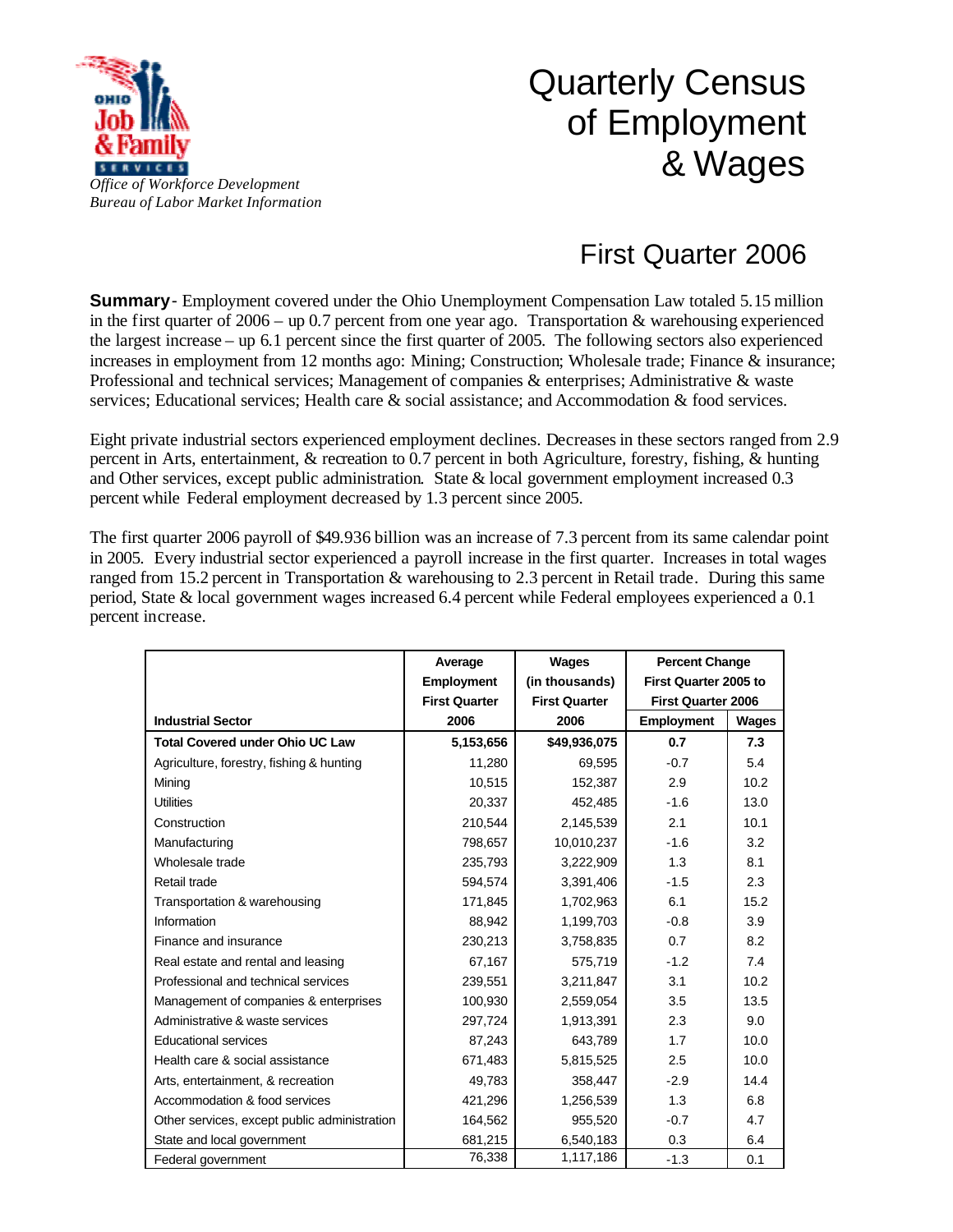Six of Ohio's ten largest counties experienced employment increases from their first quarter 2005 levels. Increases ranged from 6.6 percent in Butler County to 0.1 percent in Lorain County. Hamilton, Mahoning, Montgomery, and Stark Counties all suffered employment declines from one year ago with drops ranging from 2.7 percent in Stark County to 1.3 percent in Hamilton County.

All of the ten largest counties experienced a payroll increase since 2005. Payroll gains ranged from 13.9 percent in Butler County to 3.0 percent in Montgomery County.

|                                        | Average              | Wages                | <b>Percent Change</b>     |       |
|----------------------------------------|----------------------|----------------------|---------------------------|-------|
|                                        | <b>Employment</b>    | (in thousands)       | First Quarter 2005 to     |       |
|                                        | <b>First Quarter</b> | <b>First Quarter</b> | <b>First Quarter 2006</b> |       |
| County                                 | 2006                 | 2006                 | <b>Employment</b>         | Wages |
| <b>Total Covered under Ohio UC Law</b> | 5,153,656            | \$49,936,075         | 0.7                       | 7.3   |
| <b>Butler</b>                          | 141,143              | 1,329,359            | 6.6                       | 13.9  |
| Cuyahoga                               | 725,969              | 8,067,591            | 0.6                       | 7.1   |
| Franklin                               | 660,410              | 7,144,924            | 0.4                       | 8.5   |
| Hamilton                               | 509,481              | 5,984,631            | $-1.3$                    | 5.7   |
| Lorain                                 | 98,015               | 861,106              | 0.1                       | 6.1   |
| Lucas                                  | 220,682              | 2,140,235            | 0.8                       | 7.1   |
| Mahoning                               | 100,251              | 767,345              | $-2.0$                    | 4.8   |
| Montgomery                             | 268,106              | 2,630,942            | $-1.7$                    | 3.0   |
| Stark                                  | 158,449              | 1,319,503            | $-2.7$                    | 4.8   |
| Summit                                 | 264,723              | 2,596,693            | 1.0                       | 7.2   |
| All other counties                     | 2,006,427            | 17,093,746           | 1.6                       | 8.1   |

The chart that follows presents the percentage of Ohio covered employment in each of the ten largest counties and all other counties combined. Ten of Ohio's 88 counties account for more than 61 percent of the state's covered employment.



## **First Quarter 2006 Employment - Ten Largest Counties**